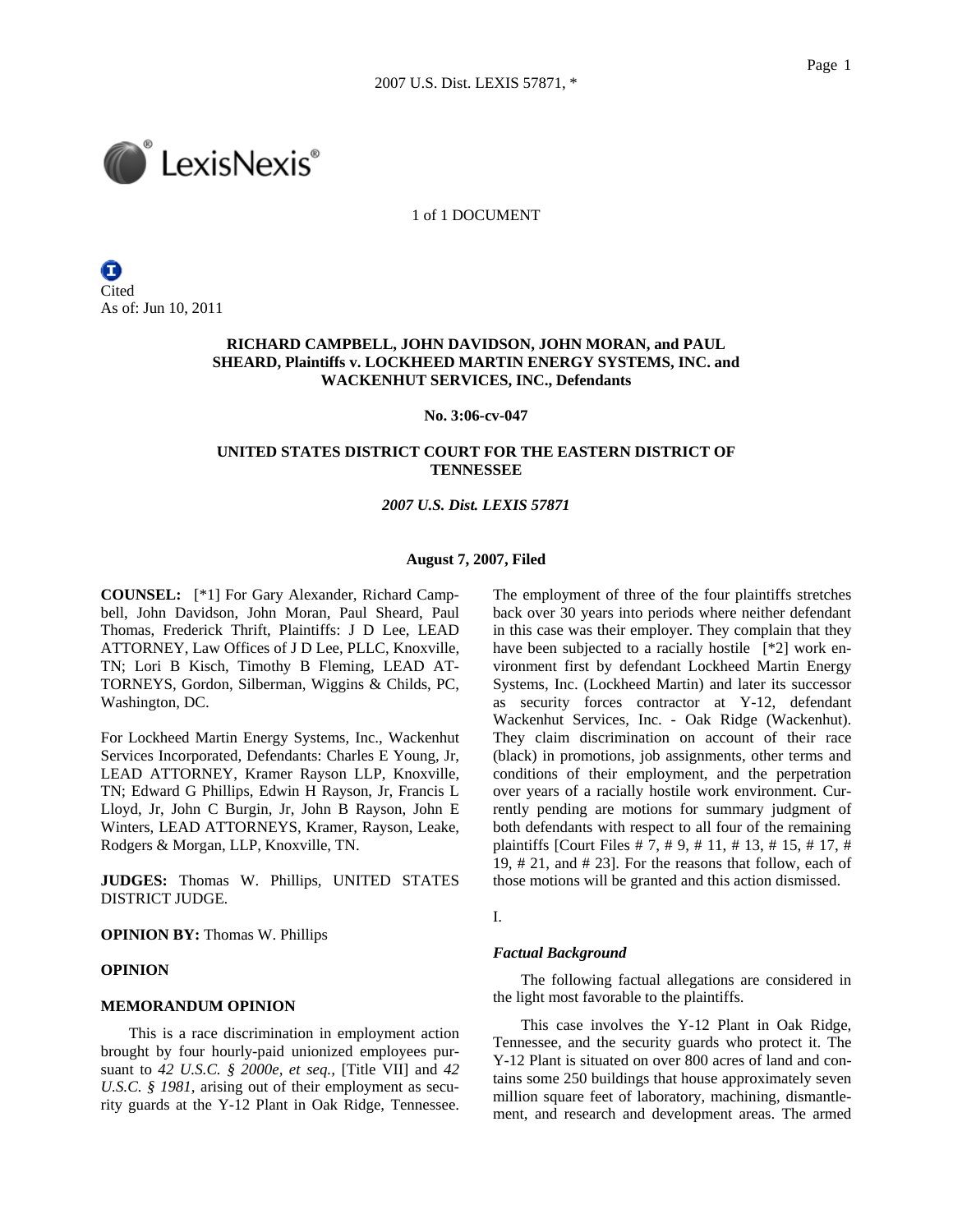protective forces at Y-12 guard the Nation's largest [\*3] single storage of weapons-grade uranium. Without a doubt, the security of the Y-12 Plan is vital to national security.

The Department of Energy has always contracted out the security services for the Y-12 Plant. From the late 1940s until 1984, Union Carbide Corporation was the managing and operating contractor. In 1984, pursuant to a contract with the Department of Energy, Martin Marietta replaced Union Carbide. In 1995, Martin Marietta's parent corporation merged with Lockheed Corporation, at which point the name of the operating contractor was changed to Lockheed Martin. Effective January 10, 2000, the Department of Energy awarded Wackenhut the contract to perform the security and related support services at Y-12. As of January 10, 2007, Wackenhut replaced Lockheed Martin insofar as providing security and related support services is concerned. It is undisputed that Wackenhut and Lockheed Martin are totally separate companies, although at the time of the change-over in 2000, many of the former Lockheed Martin employees, both supervisors and others, including the four plaintiffs in this case, were hired by Wackenhut.

The work done by security guards at Y-12 - Security Police Officers [\*4] (SPOs) and Security Officers (SOs), as they are officially called - is subject to extensive DOE regulations that apply to protective force personnel at government-owned facilities like Y-12. See 10 CFR Part 1046. This regulation requires SPOs to meet certain physical fitness and other requirements, at specified intervals, to maintain their status. The International Guards Union of America, Local 3 (Guards Union) represents the hourly paid guards at Y-12. Its members are "guards" as defined in the National Labor Relations Act, as amended, *29 U.S.C. § 151, et seq.* As such, they cannot be represented by a labor organization that represents employees other than guards. At all times material to this case, the employment of the four guards has been covered by a collective bargaining agreement (CBA) between the guards union and their employer, formerly Lockheed Martin and now Wackenhut. On occasion, guards who initially work in positions covered by the CBA, including two guard plaintiffs previously in this case, James Clark and Paul Moore, move into supervisory positions outside the bargaining unit covered by the CBA.

Wackenhut's CBA with the guards union covers security guards in three bargaining [\*5] unit classifications: Security Police Officers III (SPO-III), Security Police Officers-II (SPO-II), both armed guards, and Security Officers (SOs), who are unarmed guards. The same is true of the CBAs that Lockheed Martin had with the guards union. In general terms, the SPOs and SOs are responsible for providing physical security for the Y-12

Plant; for providing protection for DOE property and classified material; for providing protection for special nuclear materials from theft, fire, sabotage, or unauthorized detonation; and for planning and executing work in a safe manner in accordance with applicable safety rules and regulations.

Guards are hired as armed guards or SPO-IIs, the classification that has a higher rate of pay than the SO classification. An SPO who is unable to meet the requirements of DOE regulation 10 CFR Part 1046 is automatically reclassified as an SO as provided in the CBA. The employee remains an SO provided he/she has sufficient seniority, or until he meets the requirements, at which point the employee is reclassified in the SPO-II classification. If there are more SOs than there are positions for SOs, the SO (or SOs as the case may be) with the least seniority [\*6] are given, pursuant to the CBA, a "ninety-day letter" which requires the SO to requalify as an SPO or find another job within the ninety-day period. If the employee can do neither, the employee is terminated. For example, guard plaintiff Sheard, originally an SPO, has been an SO since 1993. Due to work-related injuries, Sheard has not attempted to requalify as an SPO since 1993. Guard plaintiffs John Davidson and John Moran were SOs for over ten years; both are now specially classified as SPO-IIs because of their armorer jobs. All SOs and SPOs are required to maintain a Q-clearance, or security clearance, as a condition of their employment.

Throughout the years that Lockheed Martin and Wackenhut have been DOE's security contractors at Y-12, they have continuously promoted and implemented principles of Equal Employment Opportunity (EEO), Affirmative Action (AA), and diversity in all aspects of employment. Both have implemented and publicized internal complaint procedures which they have used to encourage employees to resolve any kind of employment-related concern they might have, including harassment and hostile work environment concerns. Lockheed Martin's Employee Concerns / Response [\*7] Program, adopted in 1988, was described in LMES's 1995 Affirmative Action Plan:

> A key principle of [LMES]' Values and the Corporate Code of Ethics and Standards of Conduct is that all individuals have the opportunity to raise concerns and make disclosures without fear of retribution. [LMES] is committed to providing an environment where people feel free to speak out on issues or concerns including health, safety, environment, waste, fraud, abuse, harassment, misconduct, unfair treatment, etc. Each person in [LMES]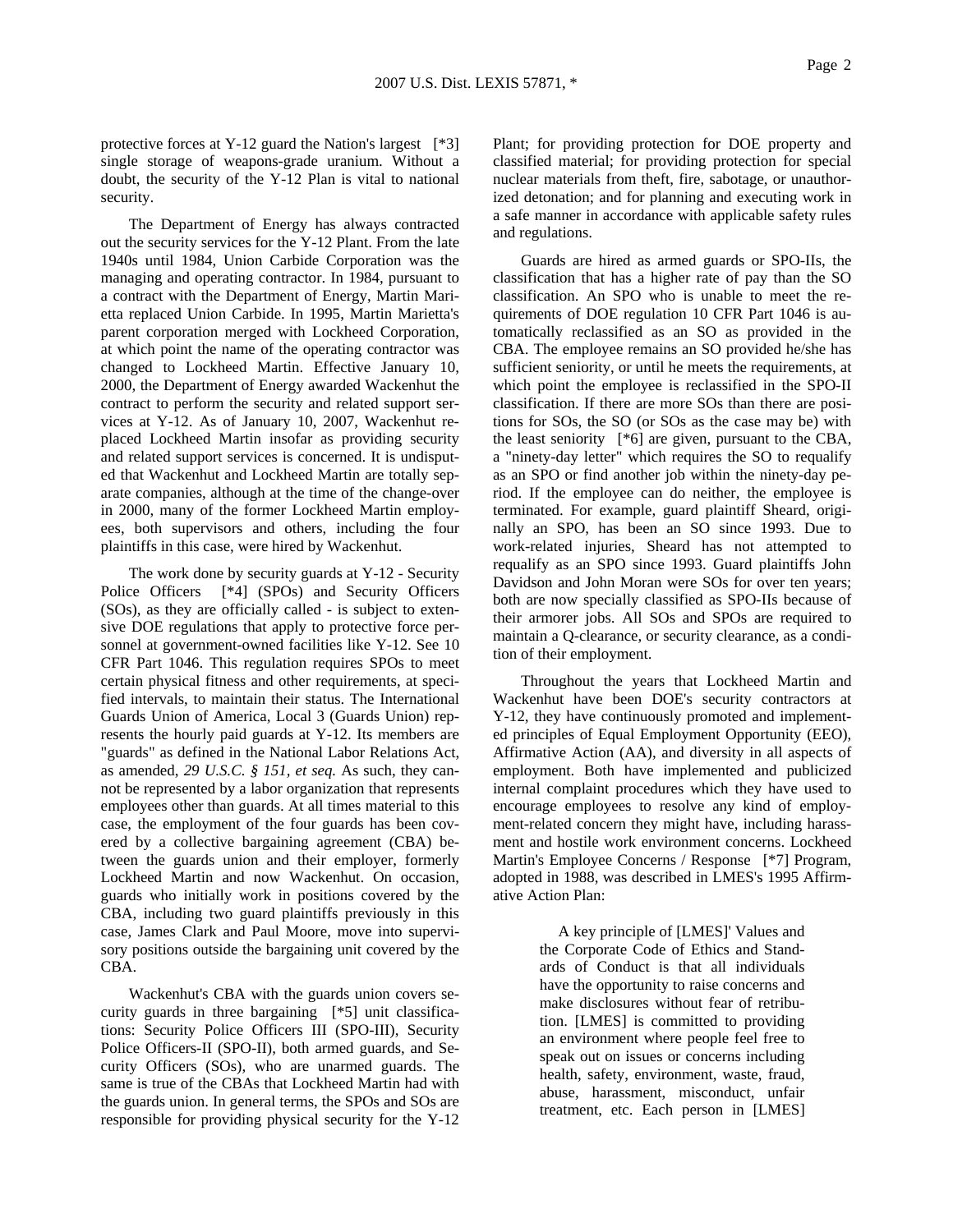has a responsibility to surface concerns that arise in the workplace and should be assured that these concerns will be addressed in a responsible, timely, and confidential manner.

We are constantly trying to improve all of our activities, and the Employee Concerns Program is no exception. In an effort to be sure that all employees know that their concerns and suggestions will be taken seriously and feel free to voice them, we have instituted a new Employee Concerns / Response Program. We believe that dealing with employees' problems as concerns and not treating them as "complaints" is an important change in the way we do business. To make it easier for individuals to raise [\*8] concerns of all kinds, we have adopted a single form to document issues and to help assure feedback and follow-up. A letter was sent to each employee explaining the new process and articles were featured in the Energy System News and News Wire.

Declaration of Gail Sewell, Appx. P 9.

The Lockheed Martin Employee Handbook also contained a section entitled "Employee Concerns Response Program" which says in part:

> You are encouraged to address suggestions and concerns regarding safety and health, environmental protection, ethics, equal employment opportunity/affirmative action (EEO/AA), sexual harassment, and other issues relating to the workplace. Within 180 calendar days from when the concern occurred, you should contact your direct manager or the next appropriate level of line management. Concerns can be reported orally or in writing, using an Employee Concern Response Program form (UNC-19937), and anonymous reporting and concerns consulting are available by calling one of the numbers below.

*See* Sewell Affidavit, P 10. The Lockheed Martin Employee Handbook listed various telephone numbers that employees could call in order to express concerns and described several other ways for employees [\*9] to express concerns, without fear of "intimidation, retribution

or reprisal." Lockheed Martin also disseminated its Equal Employment Opportunity / Affirmative Action Plan internally and externally in many different ways. Management officials were required to attend training sessions with employees and to participate in additional training tailored to supervisors. During each EEO/AA training session, Lockheed Martin's commitment to a strong policy prohibiting racial discrimination and harassment was communicated to all employees.

James M. Barnes, an African-American, was Director of Lockheed Martin's Workforce Diversity Organization. As Barnes informed the EEOC, "Affirmative action is not merely a policy at Lockheed Martin, it is the practice." Barnes Affidavit at P 4. In addition to Barnes, Lockheed Martin's EEO / Workforce Diversity Organization was comprised of four workforce diversity managers and 43 diversity representatives at Oak Ridge in 1998. In September 1998, three of the four workforce diversity managers were black. At the same time, there were 43 workforce diversity representatives, of whom 19 were black.

Due to budget-driven reductions in force in the 1990s, the number of [\*10] guards (SPO-IIIs, SPO-IIs, and SOs) at Y-12 decreased from 420 in September 1995 to 356 in September 1999. Despite these force reductions, the percentage of minorities and African-Americans employed as guards at Y-12 remained virtually constant at slightly over 20%.

With respect to promotions, Lockheed Martin implemented policies and programs designed to assist incumbent employees in increasing the level of their training and education so as to enhance their opportunity for promotion. Each program, although not available to all employees, has proven helpful to many minority employees. In 1990, Lockheed Martin formalized a Job Opportunity System (JOS) for non-exempt salaried positions. Under the JOS, employees were notified when vacancies in non-exempt salaried positions occurred so that they could apply if they wished to and obtain counseling, upon request, if they were not selected for the job. The Job Advertising System (JAS) for exempt salaried employees, adopted in 1994, formalized the existing practice of advertising internally (bulletin boards and electronic media) so that employees could express an interest in available job openings for purposes of promotion, career planning [\*11] and career development. These two programs were merged in 1999. Many hourly paid employees who worked in the bargaining unit, including African-Americans, covered by the CBA were promoted to salaried positions outside the bargaining unit. There were no promotions, as such, within the bargaining unit itself. So long as protective force personnel chose to remain in the bargaining unit, they were classified either as SPO-IIs or SPO-IIIs or SOs, and the terms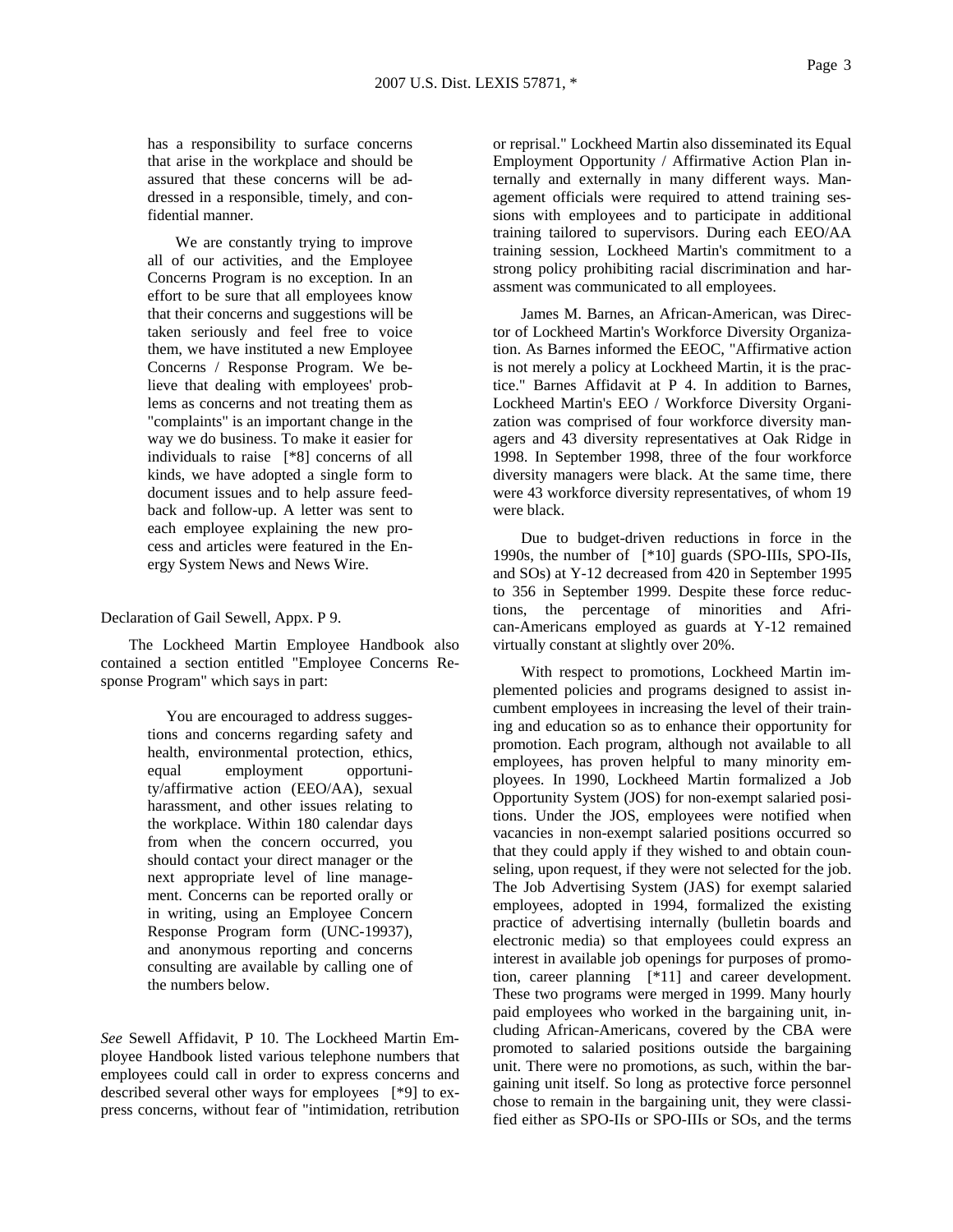and conditions of their employment were governed by the CBA. All of Lockheed Martin's CBAs at Y-12 contained strong anti-discrimination provisions which were enforceable under the CBAs' grievance and arbitration clauses and through the company's EEO organization. Under the Employee Concerns/Response Program, employees could and did challenge initial job selections if they believed the selection was discriminatory.

Lockheed Martin also provided an annual performance appraisal for each employee. The appraisal forms provided a space in which the salaried employees were encouraged to identify any condition, such as discrimination or harassment, that negatively impacted their job performance.

The Workforce Diversity / EEO Organization was [\*12] part of Lockheed Martin's Human Resources Organization. Its Director was James Barnes. Additionally, each Lockheed Martin division had its own Affirmative Action Representative, who received on-going training and worked as a liaison between the Division Managers and the Workforce Diversity / EEO Organization in identifying issues and concerns.

Lockheed Martin's actions with respect to the EEO/AA were also monitored externally by DOE. Lockheed Martin was required to submit an annual "EEO/AA Plan" to DOE.

On January 10, 2000, when Wackenhut began operations under its contract with DOE, Wackenhut transitioned 350 Security Police Officers and Security Officers. Upon their transition into employment by Wackenhut, these employees occupied four classifications: Security Police Officer-I (SPO-I), Security Police Officer-II (SPO-II), Security Police Officer-III (SPO-III), ble jobs are given to the white employees. Some of thification who did not work at Y-12 and were promptly converted to the SPO-II classification by Wackenhut. SPO-IIs are classified as armed, defensive, combative personnel. *See 10 CFR § 1046.3*. SPO-IIIs are members of the Special Response Team and are classified as armed, offensive, [\*13] combative personnel. *Id.* To become an SPO-III, one must already be employed as an SPO-II and must pass an additional training course designed to provide skills necessary to perform Special Response Team duties. SOs are unarmed guards who are former SPO-IIs or SPO-IIIs and who became no longer able to meet the physical fitness, weapons qualifying, or other DOE-mandated requirements to be an armed SPO. Of the 350 SPO and SO transitional employees, 69 were African-American, four were Hispanic or American Indian, and 276 were Caucasians. Thus, 19.7% of Wackenhut's starting SPO-II, SPO-III, and SO employees were African-American and 20.9% were minorities.

Wackenhut also states its commitment to Equal Employment Opportunity (EEO) and Affirmative Action (AA) in its policies. Each version of its policy provides, "All personnel actions are effected without regard to race, color, ... in accordance with the following." It also provides an annual AA Plan submitted to DOE. The terms and conditions of employment of bargaining unit personnel, such as SPOs and SOs, who were transitioned from employment by Lockheed Martin to Wackenhut, were also governed by the collective bargaining agreement between [\*14] Lockheed Martin and the International Guards Union of America (IGUA). Its first CBA prohibited discrimination by either the employer or IGUA on the basis of race or color. It provides that any employee may discuss with his or her superiors any matter that he or she feels requires adjustment. The first CBA provides a multi-step grievance procedure addressing all complaints, disputes, or misunderstandings involving questions of interpretation or application of any provision of the CBA. The second CBA between Wackenhut and IGUA, in effect between November 15, 2001, and November 15, 2006, provides similar non-discrimination and grievance provisions. Wackenhut has filed annual diversity reports with DOE since 2000. The 2005 diversity reports demonstrate that Wackenhut has put a significant effort into promoting diversity not only in recruiting and hiring, but across the board in its efforts to maintain a diverse workforce.

DOE's oversight of Wackenhut's diversity results, including regular review of the results of SPO recruiting and hiring, is also demonstrated in a semiannual award fee termination process. Under the DOE contract, Wackenhut does not receive a guaranteed fee for its performance. [\*15] Rather, the award fee is based on performance against objectives that DOE establishes on a semi-annual basis. After the evaluation period, Wackenhut provides DOE with its semi-annual evaluation of performance against the objectives, DOE, and now the National Nuclear Security Administration (NNSA), grade Wackenhut's performance in each category and the resulting grades are tallied to determine the award fee. The Human Resources and Labor Relations performance objectives make up 5% of the award of the fee. The statistics for 2005 revealed that while only 7% of the applicants of a known race were minorities, 11% of the officer positions went to the minorities.

Wackenhut contends that it is committed to immediate and appropriate preventive and corrective action upon learning of racial discrimination, including verbal or written reprimands, suspensions, demotions, or terminations, in accordance with its written policy. Wackenhut purports to take all claims of harassment seriously and takes prompt remedial action whenever a violation is found. Promotions to salaried and usually supervisory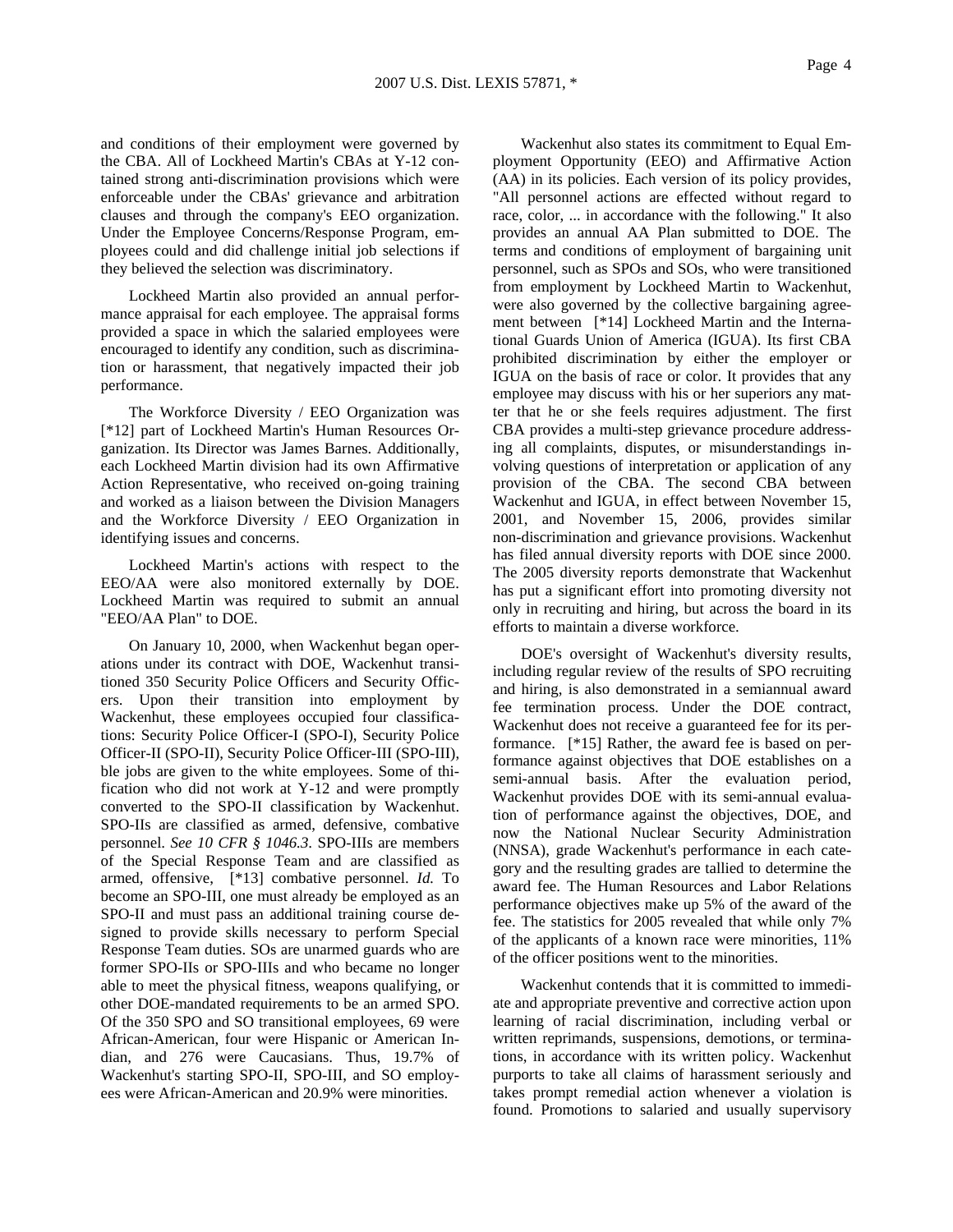positions outside of the collective bargaining group are determined through an interview process with [\*16] employees' work records a consideration. An employee who is currently being disciplined cannot apply for a promotion. Selection of job assignments within the CBA are determined by seniority in most cases. Occasionally, special assignments during the day are given to SOs who have lost their SPO-II status because of failure to meet the physical demands, so that they have access to exercise equipment during the day.

It is undisputed that all four plaintiffs who remain in this case were familiar with the complaint or grievance procedures both through their employer's EEO programs and through their union's grievance procedures. In fact, on several occasions throughout the years they have taken advantage of those procedures.

Because of the security concerns at Y-12, drug testing of the security guards is an important consideration. The record is undisputed that, despite some unsubstantiated suspicions by the plaintiffs, this drug testing is carried out in a completely random basis. For example, in January 2000, Wackenhut entered into a contract with NetGain Corporation to manage and handle the drug testing of Wackenhut employees. To select Wackenhut SPOs and SOs for drug testing, NetGain uses [\*17] each work day the PSAP/HRP Random Selection Database Process provided by Fastech, Inc., a separate unaffiliated contractor corporation, to select randomly for drug testing Wackenhut's security personnel. In essence, NetGain asked the PSAP/HRP Database to select 10 to 25 Wackenhut employees for drug testing, without specifying in any manner the identity, race, or gender of any such employees to be selected. The system then randomly selects personnel for testing based on the individual's last test dates. Once selected, such individuals are contacted and tested, and eventually made available in the random selection pool one month following their test. The database structure does not contain either gender or ethnic information relative to any member included in the database. One using the database for purpose of selection of security personnel for drug testing receives a list of such personnel selected randomly according to their last drug test dates, and not selected according to race or gender.

Many of the complaints from the four plaintiffs have common themes and, for the sake of simplicity, the Court has divided them into the following subgroups:

(1) Claims of unequal or discriminato-

ry [\*18] discipline;

(2) Excessive drug testing of blacks;

(3) Inadequate promotion opportunities;

(4) Unfair distribution of overtime hours (either too much mandatory overtime or not enough voluntary overtime);

(5) Unequal or unfair job assignments;

(6) Racial harassment by co-workers such as graffiti, racist jokes, and name-calling;

(7) A general allegation of a denial of the opportunity to work in an integrated environment with black supervisors; and

(8) Miscellaneous claims that relate to specific individual plaintiffs.

### II.

### *The Individual Plaintiffs*

### A. Richard Campbell

Plaintiff Richard Campbell graduated from high school in Knoxville in 1978 and attended college until 1983 without getting a degree. In 1991, Lockheed Martin (then Martin Marietta) hired Campbell to work as a security guard at Y-12. Since then, he has worked continuously at Y-12 either as an SPO, an armed guard, or as an SO, an unarmed guard. Campbell was employed from 1991 to January 9, 2000, by Lockheed Martin, and from January 10, 2000, to date by Wackenhut. During Campbell's employment with Wackenhut, he has occasionally been classified as an SO because he did not meet the requirements of DOE's federal regulations, but otherwise [\*19] he has been classified as an SPO-II and has worked in SPO-II positions throughout his employment. Campbell has never applied for a promotion.

### B. John Davidson

Davidson graduated from high school in 1968. In 1969, he was employed by Y-12 at Union Carbide until 1984, whereupon he became an employee of Lockheed Martin and remained such until January 2000, when he became an employee of Wackenhut. Throughout his employment at Y-12, Davidson has worked in an hourly-paid security guard position. He has never applied for a job outside of the bargaining unit.

#### C. John Moran

Plaintiff John Moran graduated from high school in 1969. Union Carbide hired him to work as a guard in 1971. Since then he has continuously worked at Y-12 for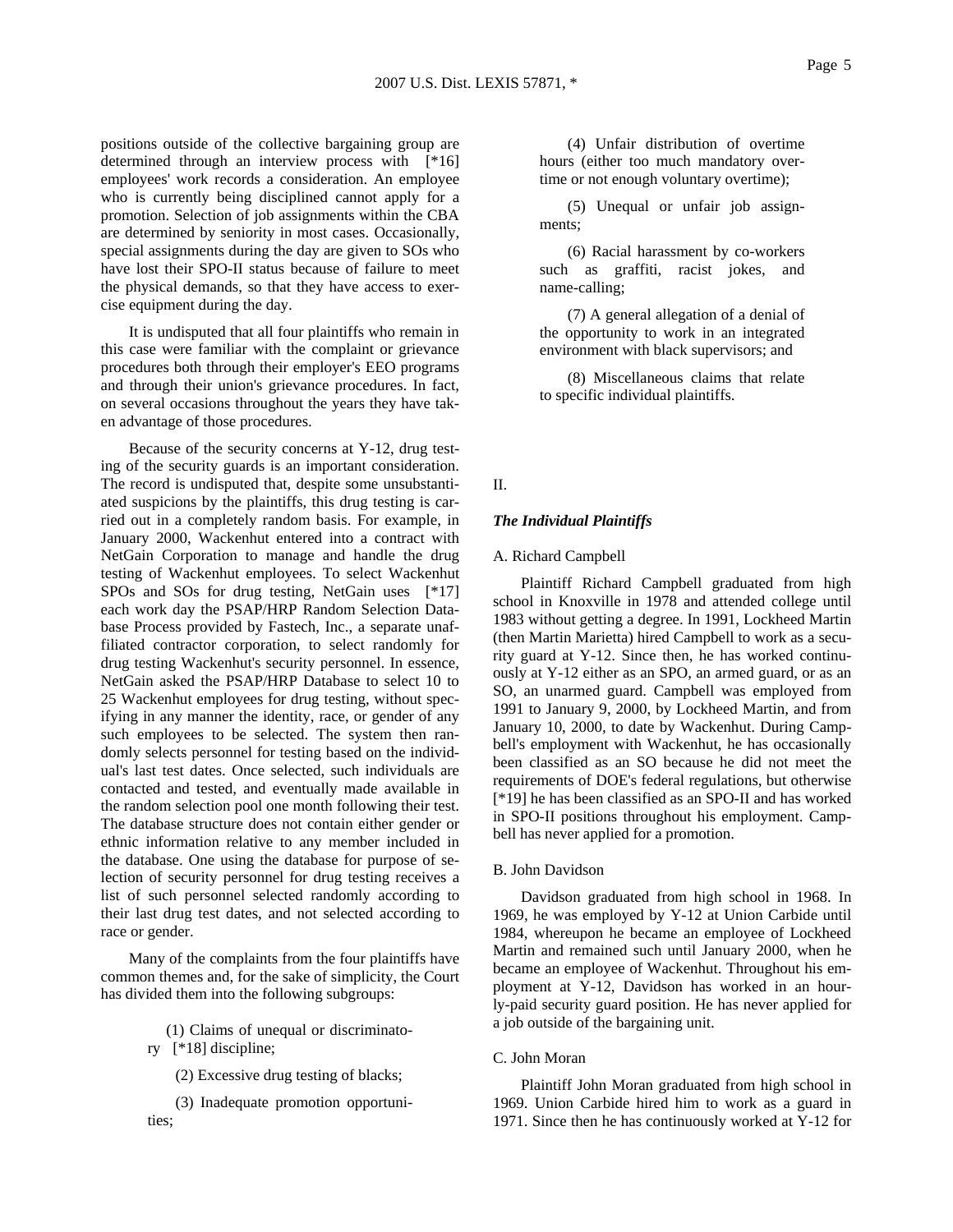Union Carbide, then Lockheed Martin, and finally Wackenhut from 2000 to today.

All of Moran's work at Y-12 has been in an hourly-paid, uniformed security guard position covered by a CBA between the International Guards Union and the above employers. When Moran became a Wackenhut employee in 2000, he was an unarmed SO and had been since 1989. Wackenhut soon assigned him to a post in the Y-12 Visitors Center, a job more sedentary than Moran's previous assignment at Post 5, [\*20] a main Y-12 ingress/egress portal. Then in 2003, Moran and his co-plaintiff John Davidson successfully bid on jobs as SPO-II-Armorers, a job Moran testified he enjoyed.

When he became an armorer, Moran received a considerable amount of training, both in Oak Ridge and at the DOE's Central Training Facility in Albuquerque, New Mexico. Moran also was due, as an employee categorized as an SPO-II, to receive a raise from his previous SO status per the CBA. Moran's supervisor, Stan Justice, testified that he asked Steve Gibbs, the Director of Protective Force Operations, to give Moran and Davidson the raise before they completed the full battery of armorer training, even though candidates had been advised that as SOs they would retain their pay rate "until fully trained and qualified as an armorer", and Wackenhut granted that request. Consequently, Moran's base hourly pay rose from \$ 16.38 an hour to \$ 19.10 an hour.

#### D. Plaintiff Paul Sheard

Plaintiff Sheard was born in 1950 and graduated from high school in 1969. He attended Knoxville College from 1970 to 1974, but did not earn a degree. In 1977, Union Carbide hired Sheard as a guard in the Protective Forces Organization at Y-12. Since that [\*21] time he has continuously worked for Y-12 throughout his employment with Lockheed Martin and Wackenhut. Sheard has worked in an hourly-paid security guard position covered by the employer's CBA with the guards union. Sheard has never applied for a job outside of the bargaining unit.

III.

#### *Summary Judgment Standards*

Pursuant to *Rule 56*, summary judgment shall be rendered when requested if the pleadings, depositions, answers to interrogatories, and admissions on file, together with the affidavits, if any, show that there is no genuine issue as to any material fact and that the moving party is entitled to judgment as a matter of law. It is the burden of the party seeking summary judgment to show the court that, under uncontradicted facts, the moving party is entitled to judgment as a matter of law. Summary judgment is intended to provide a quick, inexpensive means of resolving issues as to which there is no dispute regarding the material facts. *Celotex Corp. v. Catrett, 477 U.S. 317, 106 S. Ct. 2548, 91 L. Ed. 2d 265 (1986)*. In assessing the validity of a summary judgment motion, the court views the pleadings, depositions, answers to interrogatories, admissions, and competent affidavits in a light most favorable to the opponent [\*22] of the motion. However, an opponent to a motion for summary judgment may not rest upon the mere allegations or denials of his pleadings, but must set forth through competent and material evidence specific facts showing that there is a genuine issue for trial. *Anderson v. Liberty Lobby, Inc., 477 U.S. 242, 106 S. Ct. 2505, 91 L. Ed. 2d 202 (1986)*. "[T]he mere existence of *some* alleged factual dispute between the parties will not defeat an otherwise properly supported motion for summary judgment" *Id. Rule 56* mandates the entry of summary judgment, after adequate time for discovery and upon motion, against a party who fails to make a showing sufficient to establish the existence of an essential element of that party's case, and on which the party will bear the burden of proof at trial. *Catrett, 477 U.S. at 322*.

One method of obtaining summary judgment is to show that the plaintiff will be unable to meet his burden of proof on an essential element of his case. As the *Catrett* Court declared, "*Rule 56(c)* mandates the entry of summary judgment ... against a party who fails to make a showing to establish the existence of an essential element of that party's case, and on which the party will bear the burden of proof at trial. In [\*23] such a situation, there can be no "genuine issue of any material fact," since a complete failure of proof concerning an essential element of the non-moving party's case necessarily renders all other facts immaterial. *477 U.S. at 322-23*.

The moving party has the burden of showing an absence of evidence supporting the non-moving party's case. Once this burden is satisfied, in order to defeat summary judgment, the plaintiff must offer "concrete evidence from which a reasonable juror could return a verdict in his favor." *Anderson, 477 U.S. at 256*. Conclusory allegations are insufficient to defeat summary judgment. *Lujan v. National Wildlife Federation, 497 U.S. 871, 888, 110 S. Ct. 3177, 111 L. Ed. 2d 695 (1990)* ("The object of this provision is not to replace conclusory allegations of the complaint ... with conclusory allegations of an affidavit"). Rather, the plaintiff must set forth "specific facts," and only disputes over facts that might "affect the outcome of the suit under governing law" will properly preclude the entry of summary judgment. *Anderson, 477 U.S. at 248*.

In employment discrimination cases, summary judgment cannot be defeated by questioning the wisdom of the employer's business judgment. *See, e.g., McDon-*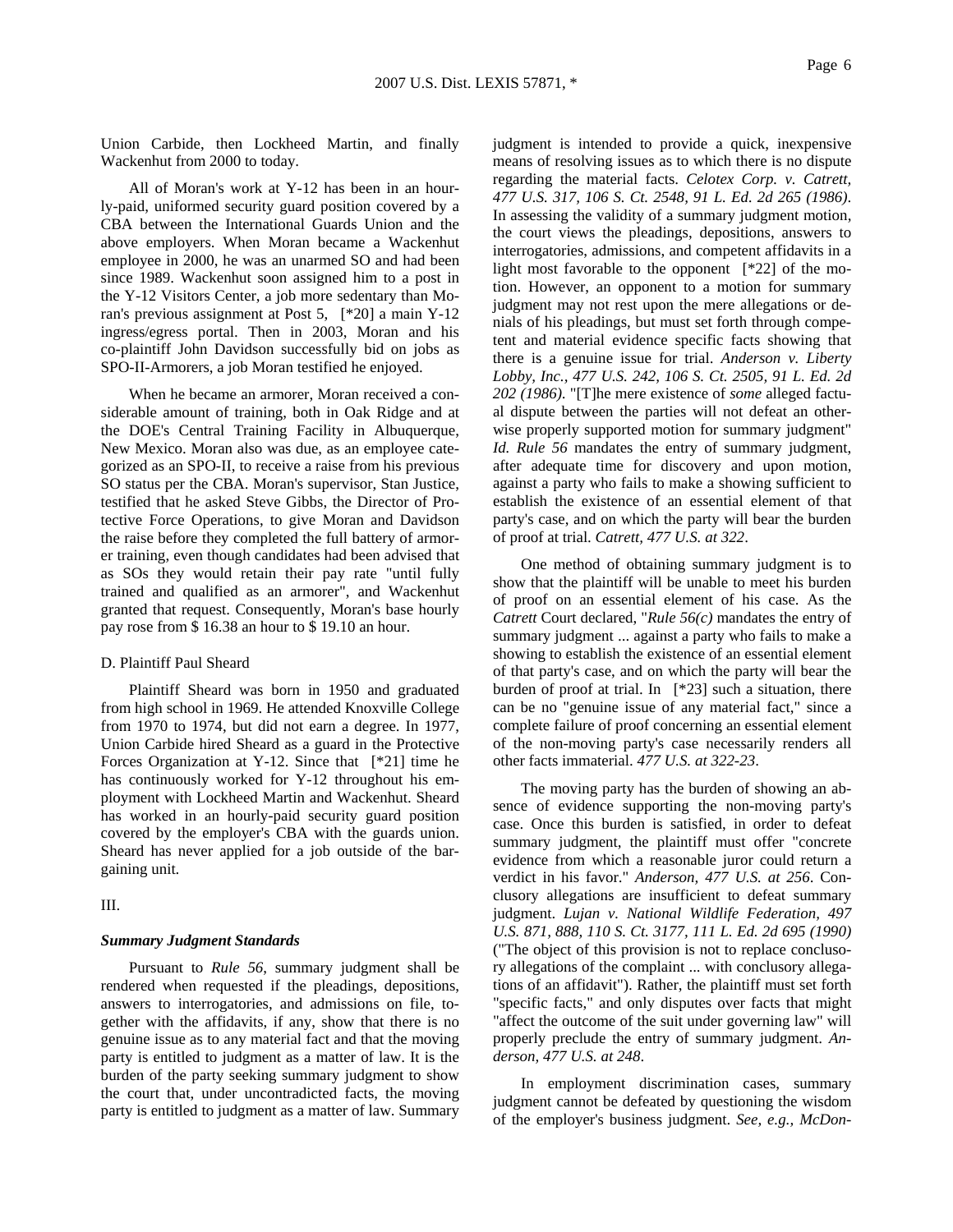*ald v. Union Camp Corp., 898 F.2d 1155, 1160-62 (6th Cir. 1990)*. [\*24] The plaintiff "must provide evidence not that the defendant could have made a business decision that others might think is more fair, but that the defendant made its decision because of plaintiff's membership in a protected class." *Norbuta v. Loctite Corp., No. 98-4162, 1 Fed. Appx. 305, 2001 U.S. App. LEXIS 459, at p.\*25 (6th Cir. 2001)*.

Inadmissible evidence may not be considered in ruling on a motion for summary judgment. *Jacklyn v. Schering-Plough Healthcare Prods. Sales Corp., 176 F.3d 921, 926 (6th Cir. 1999)*. While the evidence produced in response to a motion for summary judgment does not have to be produced "in a form" that would be admissible at trial, it must at least be presented in the kinds of evidentiary material listed in *Rule 56(c), Federal Rules of Civil Procedure*. *Catrett, 477 U.S. at 324*.

IV.

### *Exhaustion of Remedies and Statutes of Limitation*

The complaint in this case was filed on December 28, 2001. Any of the plaintiffs' claims arising out of discreet matters occurring before December 28, 1997, are therefore time-barred since they precede the longest possible statute of limitations, which is the four-year statute for claims of race discrimination under *42 U.S.C. § 1981*, created [\*25] by the Civil Rights Act of 1991. *See Jones v. R.R. Donnelly & Sons Co., 541 U.S. 369, 124 S. Ct. 1836, 158 L. Ed. 2d 645 (2004)*. Furthermore, Title VII claims are often barred by failure to file a timely EEOC charge. *See Nat'l. R.R. Passenger Corp. v. Morgan, 536 U.S. 101, 105, 122 S. Ct. 2061, 153 L. Ed. 2d 106 (2002)*. The Supreme Court in *Morgan* held that "the statute precludes recovery for discreet acts of discrimination or retaliation that occurred outside the statutory time period." *536 U.S. at 105*. "The Supreme Court has elsewhere held that the Title VII administrative charge filing period is functionally equivalent to a statute of limitations." *Kinley v. Norfolk Southern R.R. Co., 230 F. Supp. 2d 770, 777 (E.D. Ky. 2002)* (citing *Zipes v. TransWorld Airlines, Inc., 455 U.S. 385,393-95, 102 S. Ct. 1127, 71 L. Ed. 2d 234(1982)*).

The *Morgan* Court remarked that "Title *42 U.S.C. §*   $2000e-5(c)(1)$  is a charge filing provision that 'specifies with precision' the prerequisites that a plaintiff must satisfy before filing." *536 U.S. at 109*. The Court further declared:

> [a]n individual must file a charge within the statutory time period and serve notice upon the person against whom the charge is made. In a state that has an entity with the authority to grant or seek relief

with respect to the alleged unlawful [\*26] practice, an employee who initially files a grievance with that agency has filed the charge with the EEOC within 300 days of the employment practice; in all other states, the charge must be filed within 180 days. A claim is time-barred if it is not filed within these time limits.

*Id.* Discreet acts include termination, failure to promote, denial of transfer or assignment, or refusal to hire. *536 U.S. at 114*.

### A. Unequal Discipline

Several of the plaintiffs claim that they have been subject to unequal discipline to that given to white employees. Lockheed Martin's disciplinary procedure was comprised of five levels of discipline: the first level was "coaching and counseling;" the second an "oral reminder;" the third a "written reminder;" the fourth a "decision making leave" or "DML" as it was usually called; and the fifth and final step was "termination." *See* Declaration of Steven Gibbs at P 9. An oral reminder remained for six months on the employee's record; a written reminder for nine months, and a DML for one year. At the end of those periods, Lockheed Martin "deactivated" the discipline. *Id.*

Plaintiff Richard Campbell was the only one of the four plaintiffs who had any significant disciplinary [\*27] measures taken against him during his employment at Y-12. Campbell had attendance problems beginning as early as 1991 and continuing throughout much of the 1990s. On December 15,1991, Campbell was given an oral reminder after failing to report for his regular shift and an overtime shift on November 19, 1991, for failing to call in and report his absence. His excuse for not reporting or calling in was that he had fallen asleep in his truck while waiting for a friend. That excuse was unacceptable. *See* Campbell Deposition, pp.56-57. On April 4, 1992, Campbell called his supervisor to report that he was late for work, but he did not report or call back to explain his absence. This resulted in a written reminder in June 1992, which remained active in his personnel file for nine months as provided by Lockheed Martin policies. On November 25, 1992, Lockheed Martin informed Campbell that his "absences were excessive and [his] frequency rate was high" for the calendar year 1992. On December 8, 1992, he was given an oral reminder for another unexcused absence. He continued to have attendance problems in 1993. On January 28, 1993, Lockheed Martin sent Campbell a letter stating that his absences [\*28] had been excessive; that his frequency well below the plant average; so that he would hence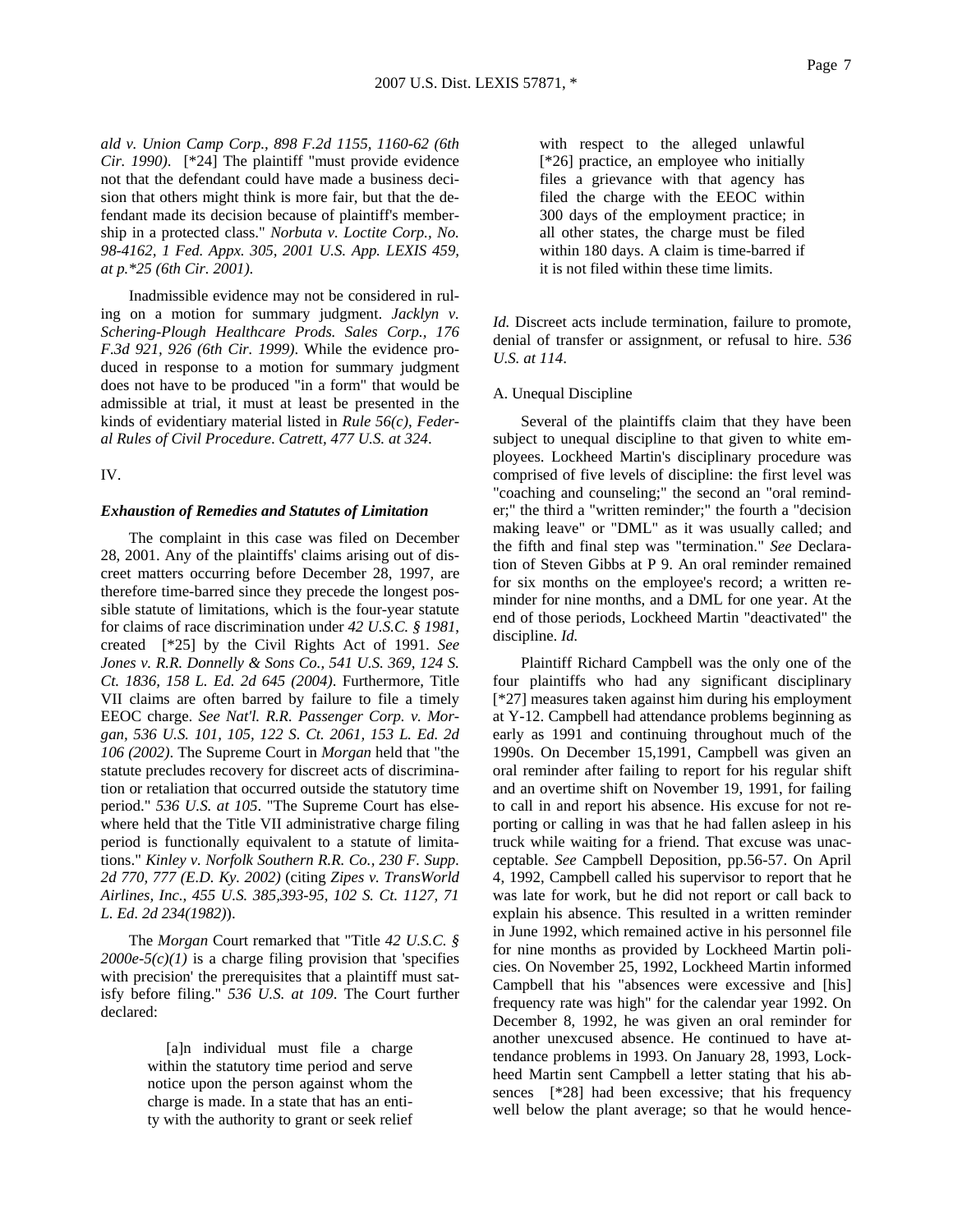forth "be required to show proper [physician's] certification for all future illnesses." To comply with this requirement, as the letter explained, a physician certification had to state that Campbell was not able to work on the day(s) in question.

On June 17, 1993, Campbell was given another written reminder for being absent without excuse for four days in May 1993. On this occasion, Lockheed Martin agreed to withdraw two of the unexcused days and to change them to personal leave, but the other two days remained unexcused. On November 21 and 22, 1993, Campbell failed to report to work. He did not report on November 23, 1993, but during the shift a supervisor found him sleeping in a vehicle parked behind one of the buildings at the Y-12 Plant. For these violations, Campbell was given a DML on December 14, 1993. Under Lockheed Martin's policy, the DML, which was the final level of discipline before discharge, remained in effect for one year. At this time the company warned Campbell that it was "giving [him] one last chance to correct [his] attendance, conduct and performance." Campbell Deposition [\*29] Ex. 11.

On July 23, 1994, Campbell telephoned his supervisor just before he was scheduled to report to work and told him he had "drank too much beer at a picnic and was too sick to report to work." Campbell asked his supervisor to grant him a vacation day, so that the absence would be excused, but his supervisor denied the request in part due to the fact that it was just 15 minutes prior to work time and also due to the past history of his absentee problems.

On December 14, 1994, Lockheed Martin notified Campbell that the disciplinary action resulting from his December 14, 1993, DML had been deactivated. Two weeks earlier, Campbell had been involved in an off-duty fight unrelated to his employment, but as the result of facial injuries sustained in the fight he was off work on excused absence during all of December 1994 and much of January 1995, during which he nevertheless received 100% of his pay. A dispute arose as to whether his absences on January 11, 12, and 18, 1995, were excused or not and, hence, whether he was entitled to receive full pay for those three days. Campbell's unexcused absences for those three days resulted in the issuance of another DML to him on March 8, 1995.

Campbell [\*30] disagreed with Lockheed Martin's position regarding the validity of one of his doctor's reports and Lockheed Martin's denial of his claim for sick pay on those days. He therefore filed two grievances under the CBA. One of his grievances maintained that he was entitled to the sick pay because the doctor's excuses were valid. The other took issue with the DML issued on March 8, 1995. The object of both grievances was to get sick pay for the three days, January 11, 12 and 18, 1995. Lockheed Martin denied the grievances and the guards union declined to take them to arbitration. These were the only grievances Campbell could recall filing while he was employed by Lockheed Martin.

The DML issued to Campbell on March 8, 1995, was deactivated by letter dated March 7, 1996. However, in the meantime, Campbell had filed a race discrimination claim with the EEOC in August 1995, alleging that Lockheed Martin had wrongfully denied him sick pay for those three days because of his race. Campbell's EEOC charge was ultimately settled by the parties' execution of a negotiated settlement agreement and by Campbell's execution of a release dated February 16, 1998. In the settlement agreement, Lockheed Martin [\*31] agreed to reimburse Campbell for the three days in question and to remove any disciplinary record relating to those three days from Campbell's file. The agreement also provided that Lockheed Martin's execution of the agreement did not constitute an admission by Lockheed Martin that it had violated the law. In return, Campbell executed a document releasing Lockheed Martin from all claims alleged in the charge "or which could have been alleged therein or any claims arising out of my employment." Lockheed Martin maintains that this release bars all of Campbell's claims based on the alleged conduct occurring on or before the date he signed it, February 16, 1998. The Court agrees.

Plaintiff Campbell claims that he was treated differently than other white employees who had similar attendance problems. However, a careful review of the record reveals that Campbell had a serious attendance problem. For example, in the six year period from 1994 to 1999, Campbell was off work (excluding vacation time and holidays) for 2,218.2 hours, which translates into 277.27 eight-hour days or 55.45 five-day work weeks. It is also undisputed that Lockheed Martin and later Wackenhut required all employees who [\*32] had attendance problems, black or white, to provide doctor's notes to justify their sick leave absences. Plaintiff has pointed to no white employee who has had an attendance problem as serious as his own which has resulted in any less discipline. No reasonable jury could conclude that Campbell was disciplined more harshly than any white employee for similar conduct.

The Court also notes that although Campbell has continued to have attendance problems while working for Wackenhut, he has never been disciplined by Wackenhut. In 2004, Wackenhut cited him for tardiness and absences. A white supervisor named Jay Locke told him that he was at step three of the disciplinary process, but that was later changed to step two. Given Campbell's undisputed attendance problems, no reasonable jury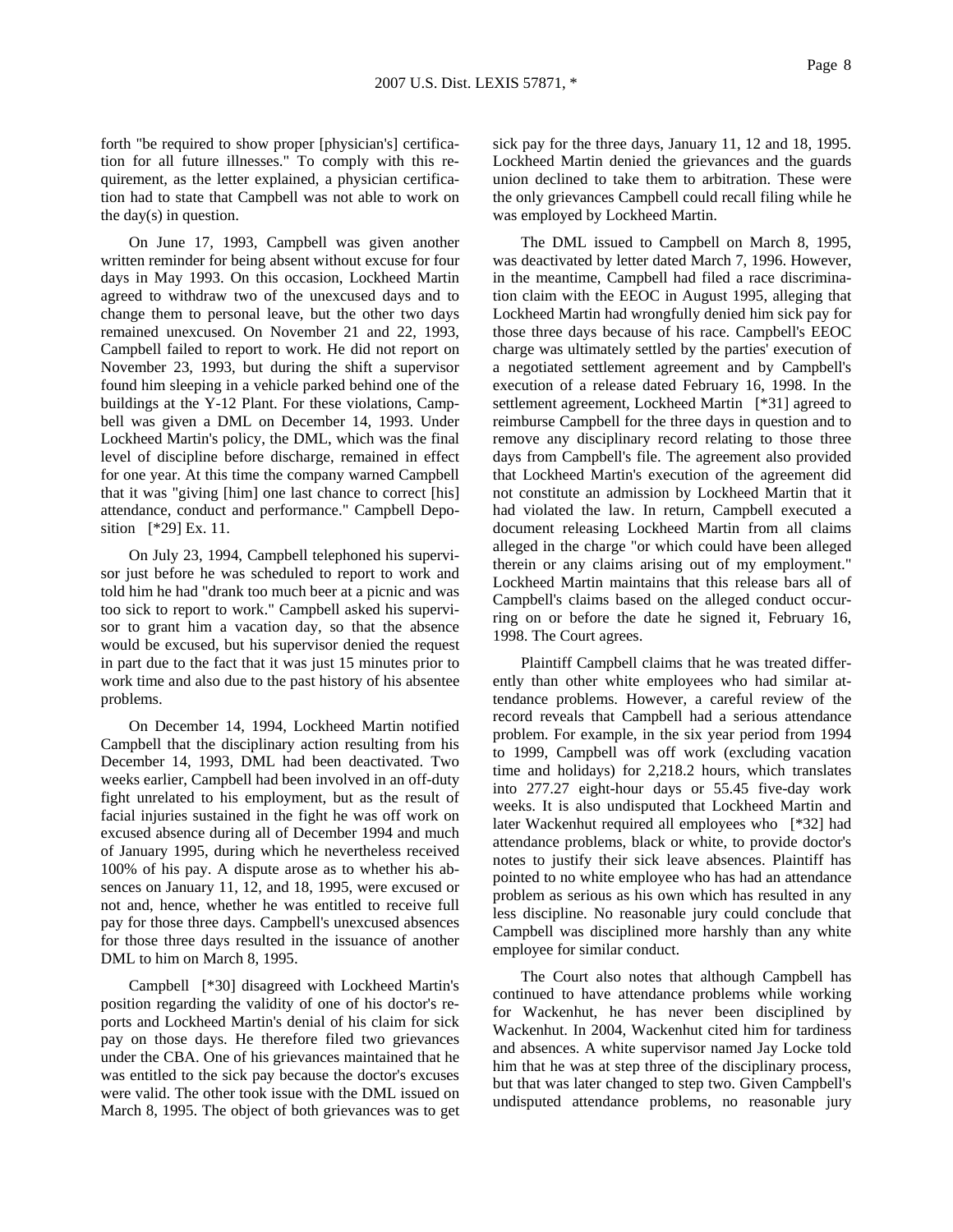could find that Campbell was disciplined unfairly because of his race.

Plaintiff John Davidson's complaint about unequal discipline concerns an incident that occurred in December 1999, when the Department of Energy made a felony charge against him for submitting false receipts during a paid union vacation. During that period, plaintiff's security clearance was suspended, but no disciplinary action was taken [\*33] against him by either Lockheed Martin or Wackenhut. It was the Department of Energy that would not reinstate his security clearance. Finally, after Davidson pled guilty and a Wackenhut employee testified on his behalf, his security clearance was reinstated. There is absolutely no evidence in the record that either defendant played any part in the fraud charges that were brought against the plaintiff and, accordingly, no question of material fact remains with respect to this issue. Neither Davidson nor Campbell has indicated that any other discipline has ever been brought against them.

With respect to plaintiff Sheard and Moran, they have never been subjected to any discipline, at least while they have been employed by either of the two defendants.

### B. Unequal Drug Testing

The plaintiffs claim that blacks are subjected to drug testing more frequently than whites in the security guard positions. However, the evidence is uncontradicted that the defendants have used a random process for determining who was to be drug tested and they used a uniform policy of requiring the employee notified that it was time for his/her drug test to be tested within two hours. No one would dispute that random [\*34] drug testing of security guards guarding the Y-12 Plant is a necessity. Nor is there any evidence that any of these plaintiffs have ever failed one of these drug tests. Under the circumstances, this issue appears to be frivolous.

### C. Inadequate Promotion Opportunities

Plaintiffs next claim that white SPO-IIs and SOs have greater promotion opportunities than blacks. The Court finds that none of these plaintiffs have standing to raise this issue since none of the four have ever applied for a job outside the bargaining unit. The Court notes that when they have applied for jobs within the same classification which might pay more, they have been successful. For example, when Davidson and Moran bid on the armorer job in October 2002, a higher paying job covered by the CBA that SOs are eligible to hold, Wackenhut awarded them those jobs effective January 2003 based on their seniority. This is totally consistent with the defendants' contention that the bidding of jobs

within the bargaining unit itself is governed completely by the CBA.

Plaintiff Davidson claims that he "witnessed" racial discrimination in promotion against other African-American Protective Force employees. However, Davidson, because [\*35] he never applied and cannot show that his application would have been futile, does not have standing to bring a claim of promotions discrimination on behalf of others.

A plaintiff seeking to invoke a federal court's jurisdiction must demonstrate three things to establish standing under Article III. First, he must show that he has suffered an "injury-in-fact." *Lujan v. Defenders of Wildlife, 504 U.S. 555, 560, 112 S. Ct. 2130, 119 L. Ed. 2d 351 (1992)*. Specifically, the asserted injury must arise out of the invasion of a legally protected interest that is sufficiently concrete and particularized rather than abstract and indefinite. *See id. at 560*. Second, the plaintiff must show a causal connection between the asserted injury-in-fact and the challenged action of the defendant. *Id.* Third, the plaintiff must show that it is likely rather than speculative that "the injury will be redressed by a favorable decision." *Id. at 561*. Davidson's failure to promote claim is completely without any support.

#### D. Unfair Distribution of Overtime Hours

Like many of the issues raised by the plaintiffs, the distribution of overtime hours, as well as shift scheduling, are governed by the CBA under which the plaintiffs have worked. Those issues, [\*36] to the extent that they have been issues, are issues properly raised in grievance procedures with their union.

The record reveals that there are two types of overtime hours which are at issue: voluntary and mandatory. Voluntary are those hours which an employee, assuming he is in the correct job classification, may apply for and those are divided in a manner intended to equalize the hours of employees. The mandatory hours are those for which no one volunteers and they are assigned to employees based on a list that is maintained. Once an employee works mandatory hours, he is moved to the bottom of the list. Hence, the purpose of the list is to divide the mandatory hours equally. The record is undisputed that this how the system of overtime hours is maintained, and it is carried out in a racially neutral manner. To the extent that the plaintiffs are unhappy with the way a particular decision is made, they have grievance procedures in the CBA to be utilized, and they are all well aware of how to utilize those procedures. I find no evidence in the record that a reasonable jury could use to conclude that the overtime hours, either voluntary or mandatory, are dispensed in a racially discriminatory [\*37] manner.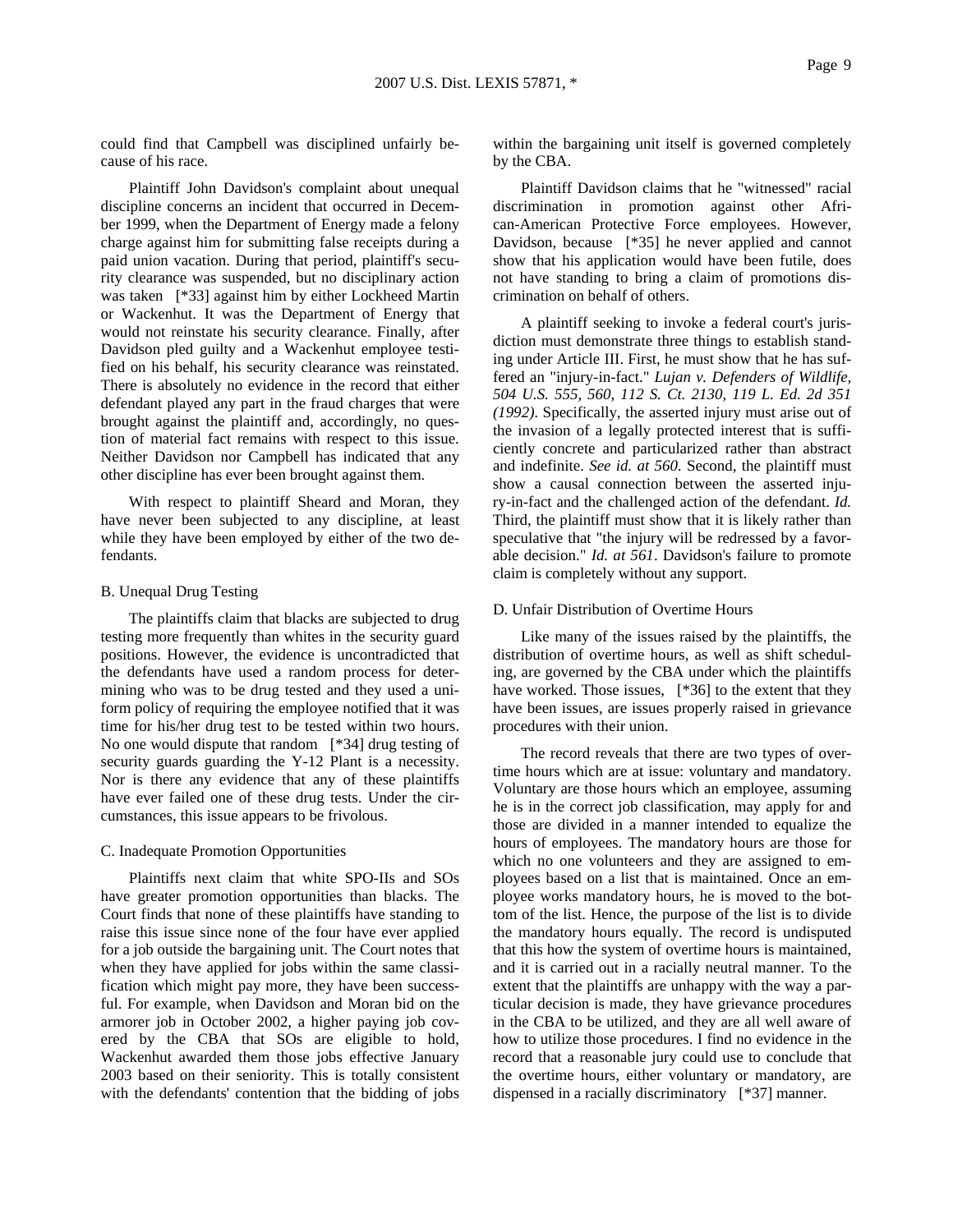### E. Unequal Job Assignments

Although the pay and benefits are the same in the SPO-II and SO job categories, plaintiffs assert that there are certain assignments within those categories that are more desirable than others. Plaintiffs claim that the more desirable jobs are given to the white employees. Some of the jobs plaintiffs list as falling in this category are escort, clothing job, guard at Portal 5, and dog handler job. The Court notes that many of these jobs are simply temporary assignments.

Upon a careful review of the record, the Court finds that the assignment of these jobs was not done in a racially discriminatory manner. The dog handler job was a temporary assignment that was scheduled whenever an uncleared dog handler needed to be escorted into the Y-12 Plant. The defendants have presented evidence that during a representative period when this occurred, between October 31, 2001, and March 19, 2003, 86 SPOs were assigned to escort uncleared dog handlers. Of those 86 assignments, 25 were assigned to African-American SPOs. Accordingly, it is clear that the assignment of this temporary job went to black SPOs in a proportion similar to that of their proportion of the SPO [\*38] population.

Another job which was thought by some to be less stressful and therefore desirable was the "clothing job." Until 1997, it was held by a white SPO who retired at that time. It was then offered to four employees, three of whom were black, who turned it down. There is simply no evidence that the assignment of this job, assuming it was more desirable to some SPOs, was dispensed in a discriminatory manner.

On occasion, SPOs "escorted" certain uncleared visitors around the Y-12 complex. These visitors might be dignitaries. There is no statistical evidence presented to demonstrate that these escort jobs were handed out on a discriminatory basis. In the past, both black and white SPOs have performed this function. It is only the speculation of some of these plaintiffs that the job is given more often to whites.

Finally, certain job assignments within the Plant are subjectively considered more desirable for certain employees. For example, plaintiff Sheard claims that he requested to be assigned to Portal 5, which was a busier location and therefore more interesting. He complains because this transfer was given to a female employee, Jamie Mantooth, in 1997. However, it is undisputed [\*39] that plaintiff John Moran, who is also black, was assigned to Portal 5 and he requested a number of times to be removed from it.

The Court concludes from the above that the desirability of most, if not all, of these assignments was simply subjective. Certainly, there is no concrete evidence in the record upon which a jury could conclude that these assignments were passed out in a discriminatory manner.

#### F. Racial Harassment

Perhaps plaintiffs' most serious claim is that the defendants have maintained a racially hostile work environment. Title VII prohibits racial harassment that creates a hostile or abusive work place. *Harris v. Forklift Sys., Inc., 510 U.S. 17, 21, 114 S. Ct. 367, 126 L. Ed. 2d 295 (1993)*; *see also Newman v. Federal Express Corp., 266 F.3d 401, 405 (6th Cir. 2001)*. A work place environment is hostile or abusive when it "is permeated with discriminatory intimidation, ridicule, and insult that is sufficiently severe or pervasive as to alter the condition of the victim's employment." *Id.* "The objective severity of harassment should be judged from the perspective of a reasonable person in the plaintiffs' position, considering 'all the circumstances.'" *Oncale v. Sundowner Offshore Servs., Inc., 523 U.S. 75, 81, 118 S. Ct. 998, 140 L. Ed. 2d 201 (1998)*.

To [\*40] insure that Title VII does not become a "general civility code for the American workplace," *id.,* the Supreme Court has repeatedly emphasized that courts must pay "careful attention to the requirements of the statute." *Id.* Thus, "Title VII does not prohibit all verbal or physical harassment in the workplace; it is directed only at discrimination because of race." *Id.*

To establish a *prima facie* case of hostile work environment, a plaintiff must prove five things:

> (1) That he is a member of a protected class;

> (2) That he was subjected to unwelcome racial harassment;

> (3) That the harassment was based on race;

> (4) That the harassment had the effect of unreasonably interfering with his work performance by creating an intimidating, hostile or offensive work environment; and

> (5) The existence of employer liability.

*Newman, 266 F.3d at 405*. The totality of circumstances should be considered when determining whether a hostile work environment exists. *Faragher v. City of Boca Raton, 524 U.S. 775, 787-88, 118 S. Ct. 2275, 141 L. Ed. 2d 662 (1998)*. Circumstances requiring consideration on the issue of whether conduct unreasonably interferes with work performance or by creating an intimidating,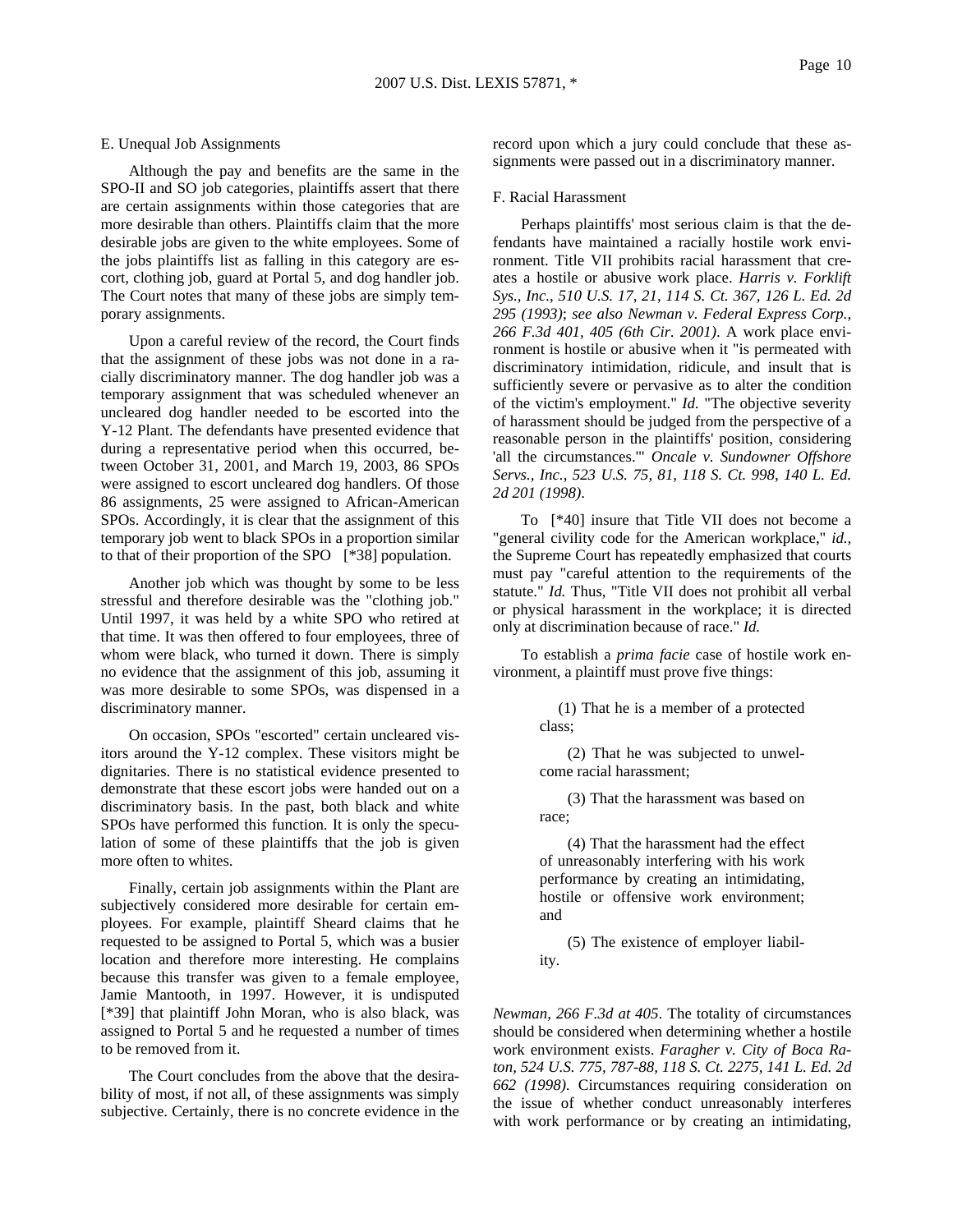hostile or offensive work environment include: [\*41] the frequency of the discriminatory conduct; its severity; whether it is physically threatening or humiliating, or a mere offensive utterance; and whether it unreasonably interferes with an employee's work performance. *Newman, 266 F.3d at 405*.

Further, to be actionable, a racially objectionable environment must be both objectively and subjectively offensive: one that a reasonable person would find hostile or abusive, and one that the victim in fact did perceive to be so. *Faragher, 524 U.S. at 787*. A workplace that is actionable is one that is "hellish" because of the employee's protected class. *Baskerville v. Culligan Int'l. Co., 50 F.3d 428, 430 (7th Cir. 1995)*, *cited with approval, Black v. Zaring Homes, 104 F.3d 822, 826 (6th Cir. 1997)*.

The racial harassment of which the plaintiffs complain extends from the period when three of them first began working at Y-12 in the early 1970s and extends for more than 30 years. It consists primarily of (1) graffiti in the form of racial epithets in the changing room and restroom; (2) racial jokes; and (3) racial slurs or nicknames. Plaintiff Sheard contends that in the early 1970s, a white employee named Randy Jones called him "nigger" nine times. [\*42] This resulted in a shoving match between Jones and Sheard, and they were both suspended for one day. About this same time, someone wrote on Mr. Sheard's notebook, "Nigger Paul's Notebook." These incidents occurred more than 30 years ago and at a time when neither of the defendants employed the plaintiffs. Sheard also testified that sometime apparently after Tiger Woods won the 1997 Masters golf tournament, a white employee asked several of the black employees whether they were eating "collard greens and chitlins." Sheard also testified that he had heard that sometime in the year 2000, a white employee named Joe Lackey asked a black employee named James Clark whether the black-owned clothing line "FUBU" meant "Fucked Up Beyond Understanding."

Further, Sheard testified that he had heard that Chief Steve Gibbs once referred to some black employees as "you boys." The only explanation in the record for this statement is Chief Gibbs' own statement that he did not say that and that he might have been referring to "East Side Boys" as a friendly term for the other employees who grew up on the same side of Knoxville that he did. Sheard testified that he had seen racial epithets written as graffiti [\*43] in the changing room and men's restroom up until 1996, but that whenever management was notified of it, it was painted over.

Plaintiff Davidson testified that he had seen the word "nigger" written in the men's bathroom as late as 1999 and at other numerous times and occasions. He testified that he complained about it but it was not removed for several weeks.

He also testified that in the fall of 2001, he heard a white employee named Lee Hopkins use a racial epithet. However, it is undisputed that Hopkins was not a Wackenhut employee, but worked for another company, and that when his comment was complained about, he was disciplined.

Plaintiff John Moran testified that he is still seeing racial graffiti within the last three or four years. Plaintiff Campbell claims that in 1999 or 2000 he still saw the word "nigger" engraved in stalls throughout the Plant, and it remained there for quite some time. Plaintiff Campbell also says that in May of 2003, he saw a piece of rope that he thought was a "hangman's noose" in a building at Y-12 that was under the control of BWXT. Campbell immediately notified his supervisor, who promptly took the rope down and then filed a complaint under Wackenhut's [\*44] internal concerns procedure. This is the one and only time that Campbell saw the rope. BWXT conducted an investigation and determined that the rope had been used at times to loop around a door knob to hold a door open and had no racial implications. The rope was never used that way again.

With respect to the graffiti, the defendants set out in the deposition of Mike Bradshaw the steps they took when the graffiti was found. Mr. Bradshaw testified in his deposition that, in the mid-1990s while he was the LMES Manager of Protective Forces at Y-12, he learned that racial graffiti had been found in the change house. As soon as it was reported, it was promptly removed. The company was unable to find out who had written the graffiti on the wall. At this point, Bradshaw instructed supervisors to walk through the change house at the beginning of each shift and throughout the day to check for graffiti and to have it removed or painted over if any was found. He claims that he also announced to the employees at every guard mount that writing graffiti was unacceptable conduct, would not be tolerated, and that anyone found to have written racial graffiti would be disciplined. The testimony of Steve [\*45] Gibbs, Chief of Protective Forces at Y-12, confirms Bradshaw's testimony on these points.

Another employee named Mike Heidle was asked in his deposition to guess how many times he had seen racial graffiti in the restrooms since he began employment at Y-12 in 1975. Heidle guessed he had seen it "twenty, thirty [times], maybe, I don't know." When he was asked when he last remembered seeing it, he said, "It's been awhile."

Plaintiff Campbell testified that a white employee named Floyd Glenn made a comment in 2001 which occurred right after the Tyson/Hollifield boxing match.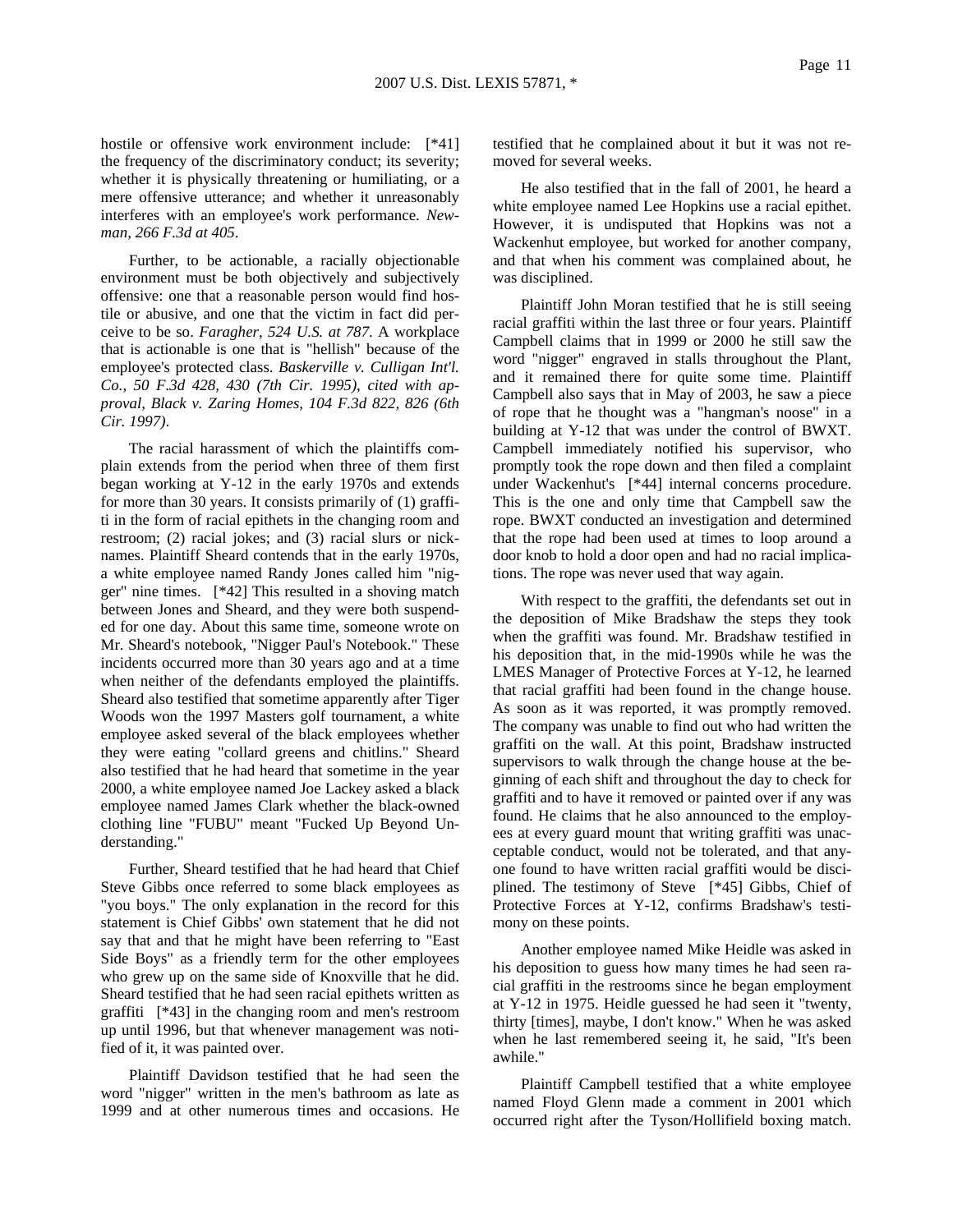Glenn allegedly said to Campbell, "I know you brothers like ... pig feet ... I [didn't] know you like ears." It is undisputed that Lockheed Martin disciplined Glenn after the remark and later terminated him in February 1998 as the result of another incident. It is undisputed that the Tyson/Hollifield boxing match which precipitated the comment occurred in 1997 and not in 2001 as Campbell stated.

Campbell alleged that white employees "who support African-American employees" are given less desirable job assignments. When asked about that allegation, Campbell referred to a white employee named Steve Ballard, who is said to have [\*46] switched jobs with black employees when they were given worse assignments. Campbell alleged that once the white employees noticed that Ballard was switching his favorable jobs with African-Americans who were assigned undesirable jobs, they stopped assigning Ballard those jobs. However, Campbell's testimony in this regard was vague and he was unable to identify particular times and instances when this occurred, nor did he know whether it occurred more than one time with a black employee named Charlie Branner. Nor did Campbell know whether Mr. Ballard got permission of supervisors before switching jobs.

Plaintiff Sheard also referred to two incidents in which a white SPO named Chuck Foust is said to have called SPO Paul Thomas (black) and SPO Earl Campbell (black) "Buckwheat." It is undisputed that Wackenhut management had no knowledge of this alleged incident.

The Court has considered these remarks and jokes and the existence of this graffiti over this more than 30-year period and finds that, even assuming the facts in the light most favorable to the plaintiffs, plaintiffs cannot establish a *prima facie* case of a hostile work environment. First, the graffiti, jokes and name-calling does [\*47] not rise to the level of creating an intimidating, hostile or pervasive work environment such that it unreasonably interfered with the work performance of any of the plaintiffs. The Court has considered the totality of the circumstances. It is clear that it was infrequent, at least considering the length of time involved. Accordingly, the Court finds no evidence that it unreasonably interfered with anyone's work performance. Moreover, the Court finds no facts upon which a jury might find employer liability. There were virtually no statements made by any supervisory employees, with the exception of the ambiguous "East Side Boys" statement attributed to Steve Gibbs. Both defendants had in place comprehensive EEOC complaint procedures, and plaintiffs' union had grievance procedures in place. In spite of that, in every case where graffiti was found or a racist comment was overheard, plaintiffs either did not report the offending conduct or word, or some reasonable action was taken by the employing defendant or the union.

Based on the foregoing, considering the totality of the circumstances, no reasonable jury could find that any of the four plaintiffs are entitled to recover for exposure [\*48] to a racially hostile work environment.

#### G. General Allegations

All of the plaintiffs make the general allegation that the defendants' policies "have deprived [them] of the opportunity to work in an integrated environment in which African-Americans hold higher level positions." This general allegation is not supported by the record. Clearly, these plaintiffs work in an integrated environment where the minority population of employees (approximately 20%) is higher than the general population in East Tennessee. Most, if not all of them, have been supervised by black as well as white supervisors. It should be noted that when Wackenhut took over from Lockheed Martin the operation of the Security Force, five of the nineteen supervisors appointed were black and two were other minorities. It is undisputed that when they want to, black SPO-IIs may apply for and are often awarded supervisory positions outside of the bargaining unit. Not only do the defendants and the plaintiffs' union have procedures by which employees may raise discrimination or other complaints, but the Department of Energy regulates the contract with its security contractors and requires compliance with Equal Opportunity and [\*49] diversity workplace requirements. Conclusory allegations without any concrete evidence to support them cannot defeat a properly supported motion for summary judgment.

### V.

### *Disparate Impact and Pattern-or-Practice of Discrimination*

Finally, defendants have moved for summary judgment on plaintiffs' "disparate impact" and "pattern-or-practice" claims. In response, plaintiffs have voluntarily withdrawn their disparate impact claims. With respect to the "pattern-or-practice" method of proof, the United States Court of Appeals for the Sixth Circuit has held "that the pattern-or-practice method of proving discrimination is not available to individual plaintiffs" *Bacon v. Honda, 370 F.3d 565, 575 (6th Cir. 2004)*. However, because the United States Supreme Court has not ruled on this issue, plaintiffs wish to preserve this issue for appeal. This Court is bound by the *Bacon* decision. Accordingly, summary judgment will also be granted with regard to plaintiffs' claims of discrimination under the "pattern-or-practice" method of proof.